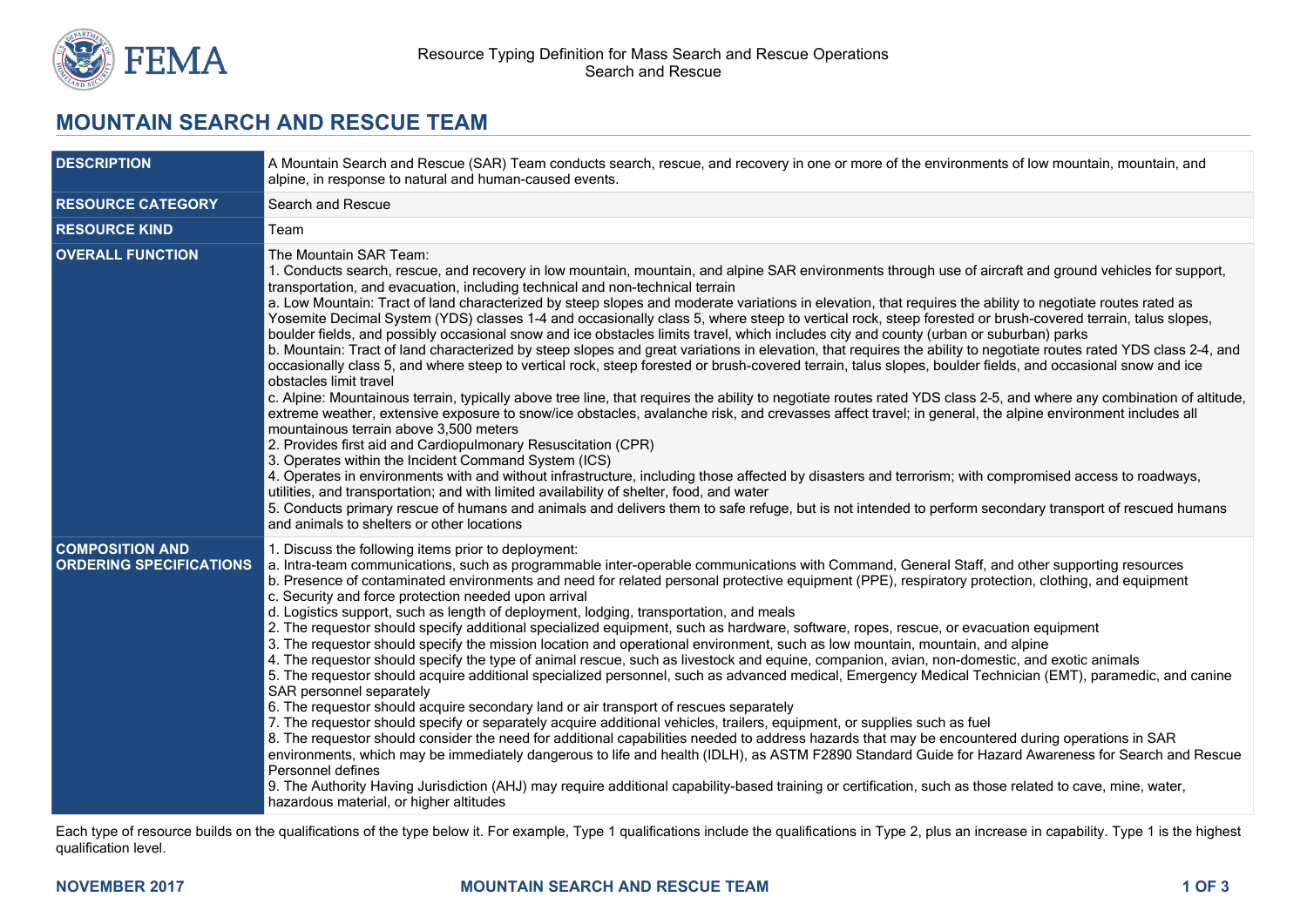

## Resource Typing Definition for Mass Search and Rescue Operations Search and Rescue

| <b>COMPONENT</b>                                                                                             | SINGLE TYPE                                                                                                                 | <b>NOTES</b>                                                                                                                                                                                                                                                                                                                                                                                                                                                                                                                                                                                                                                                                                                                                                                                       |
|--------------------------------------------------------------------------------------------------------------|-----------------------------------------------------------------------------------------------------------------------------|----------------------------------------------------------------------------------------------------------------------------------------------------------------------------------------------------------------------------------------------------------------------------------------------------------------------------------------------------------------------------------------------------------------------------------------------------------------------------------------------------------------------------------------------------------------------------------------------------------------------------------------------------------------------------------------------------------------------------------------------------------------------------------------------------|
| <b>MINIMUM</b><br><b>PERSONNEL PER</b><br><b>TEAM</b>                                                        | 11                                                                                                                          | Not Specified                                                                                                                                                                                                                                                                                                                                                                                                                                                                                                                                                                                                                                                                                                                                                                                      |
| <b>MANAGEMENT AND</b><br><b>OVERSIGHT</b><br><b>PERSONNEL PER</b><br><b>TEAM</b>                             | 1 - NIMS Type 1 Mountain SAR Strike Team/Task Force Leader<br>2 - NIMS Type 1 Mountain SAR Team Leader                      | NIMS Mountain SAR Strike Team/Task Force Leader should have experience in the<br>deployment area's environment.                                                                                                                                                                                                                                                                                                                                                                                                                                                                                                                                                                                                                                                                                    |
| <b>SUPPORT</b><br><b>PERSONNEL PER</b><br><b>TEAM</b>                                                        | 8 - NIMS Type 13 Mountain SAR Technician                                                                                    | Requestor may need to order a NIMS Type 1 EMT or Paramedic as a separate<br>resource to supplement the team based on the incident need.                                                                                                                                                                                                                                                                                                                                                                                                                                                                                                                                                                                                                                                            |
| <b>ENVIRONMENT</b><br><b>CAPABILITY PER</b><br><b>TEAM</b>                                                   | Alpine                                                                                                                      | Not Specified                                                                                                                                                                                                                                                                                                                                                                                                                                                                                                                                                                                                                                                                                                                                                                                      |
| <b>OPERATIONS</b><br><b>CAPABILITY PER</b><br><b>TEAM</b>                                                    | Same as Type 2, PLUS:<br>Performs search, rescue, and recovery in alpine environments                                       | YDS of classifying walking, hiking, and climbing terrain:<br>1. Class 1: Walking with a low chance of injury.<br>2. Class 2: Simple scrambling, with the possibility of occasional hand use and little<br>potential danger.<br>3. Class 3: Scrambling on an increased angle with increased exposure and<br>necessary handholds. Falls could easily be fatal.<br>4. Class 4: Simple climbing, with exposure and rope use. Falls may well be fatal.<br>5. Class 5: Technical rock climbing using a rope, specialized equipment and training<br>to protect against a fall. Un-roped falls can result in severe injury or death.<br>6. Class 6: Rock/Ice so shear and smooth that it is unclimbable without the use of<br>aid, such as artificial and other devices: bolts, wedges, rope ladders, etc. |
| <b>GENERAL</b><br><b>EQUIPMENT PER</b><br><b>TEAM</b>                                                        | Same as Type 2, PLUS:<br>Equipment consistent with this resource's capabilities and needs, that meet or<br>exceed ASTM 3028 | Each response or mission may require additional specialized equipment. Requestor<br>and provider should discuss this prior to team's arrival.                                                                                                                                                                                                                                                                                                                                                                                                                                                                                                                                                                                                                                                      |
| <b>VICTIM EXTRACTION</b><br><b>SYSTEM EQUIPMENT</b><br><b>PER TEAM</b>                                       | Same as Type 2                                                                                                              | Hypothermia packaging may include blankets or more technical equipment, such as<br>specially designed sleeping bags.                                                                                                                                                                                                                                                                                                                                                                                                                                                                                                                                                                                                                                                                               |
| <b>PERSONAL</b><br><b>PROTECTIVE</b><br><b>EQUIPMENT (PPE)</b><br><b>EQUIPMENT PER</b><br><b>TEAM MEMBER</b> | Same as Type 2, PLUS:<br>PPE as required that meets or exceeds ASTM 3028                                                    | Not Specified                                                                                                                                                                                                                                                                                                                                                                                                                                                                                                                                                                                                                                                                                                                                                                                      |
| <b>COMMUNICATIONS</b><br><b>EQUIPMENT PER</b><br><b>TEAM MEMBER</b>                                          | Not Applicable                                                                                                              | 1. Intra-team and inter-team communications should be consistent with National<br>Interoperability Field Operations Guide (NIFOG).<br>2. Consider alternate forms of communication, such as satellite phones, based on<br>the mission assignment and team needs.                                                                                                                                                                                                                                                                                                                                                                                                                                                                                                                                   |